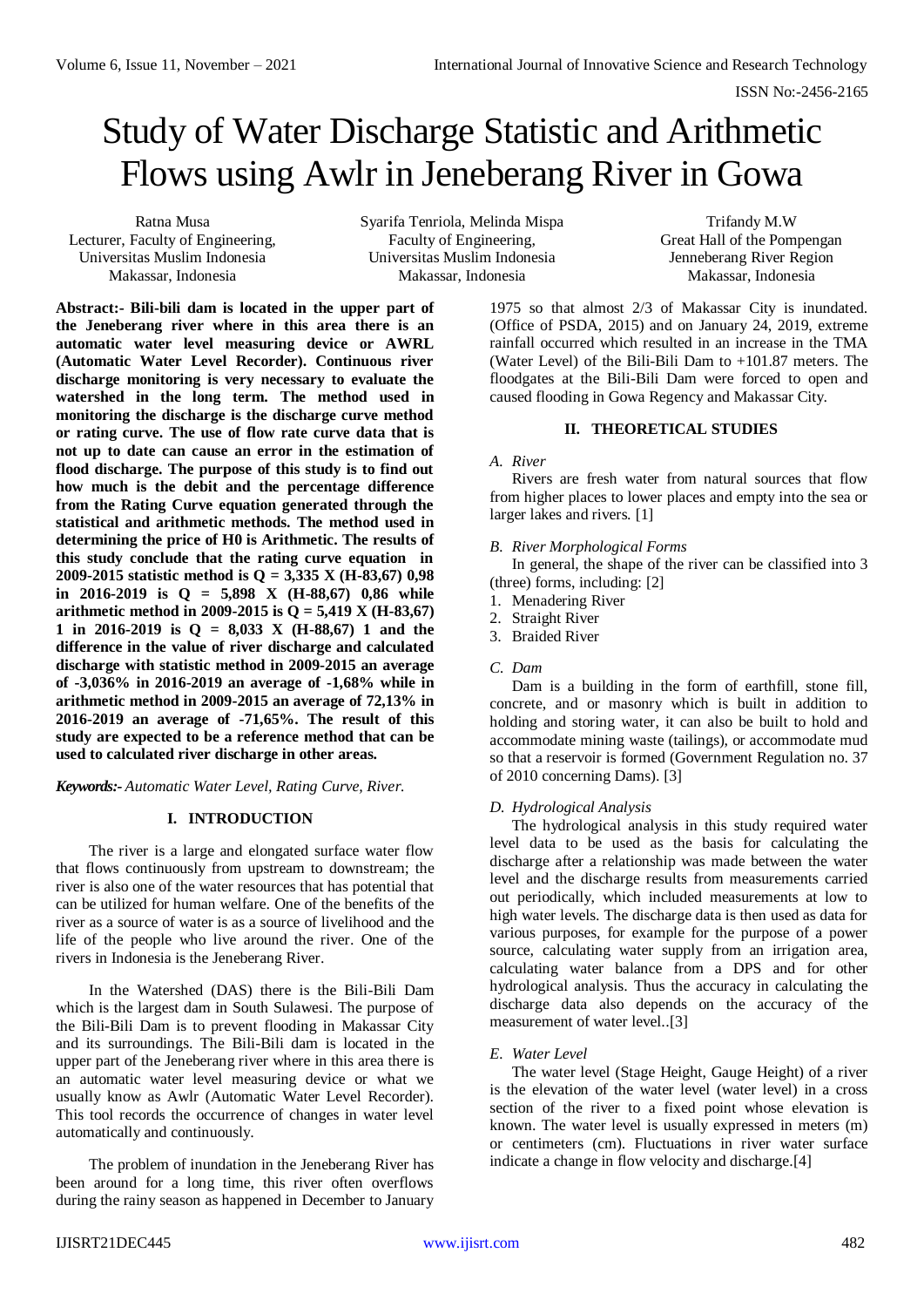ISSN No:-2456-2165

#### *F. Discharge*

Discharge, or the amount of river flow (stream flow) is the volume of flow that flows through a cross section of the river per unit time. Usually expressed in units of cubic meters per second (m3/s) or liters per second (l/s). Flow is the movement of water in a water reservoir, the main purpose of which is to create a rating curve for the water. Basically the discharge measurement is the measurement of wet cross-sectional area, flow velocity and water level. The general formula that is commonly used is:

$$
Q = A \cdot v \tag{1}
$$

## *G. Value Determination of H0*

There are three ways to determine the H0 price is trial and error, arithmetic and graphics.All discharge measurement data are depicted on logarithmic graph paper. Read on the Rating Curve for the prices of H1, H2 and H3 based on Q1, Q2 and Q3, the price of H0 is determined by the equation:

$$
H0 = \frac{H_1 H_3 - H_2^2}{H_1 + H_3 - 2H_2}
$$
 (2)

#### *H. Rating Curve Analysis*

Rating Curve is a curve that describes the relationship between water level and discharge. It is made based on flowrate measurement data from various water levels, which include low to high water levels.

$$
Q = K (H - H0)^n \tag{3}
$$

#### *I. Coefficient Of Determination*

The coefficient of determination with the symbol (R2) is the proportion of variability in a data that is calculated based on a statistical model.The value of the coefficient of determination is  $0 \le R \le 1$ . If the coefficient of determination is 0, it can be concluded that there is no relationship between the y variable and the x variable.

$$
R^{2} = 1 - \frac{\sum(y - \hat{y})^{2}}{\sum(y - \bar{y})^{2}}
$$
 (4)

## **III. STUDY METHOLOGY**

#### *A. Location of Study*

This research was conducted atBili-bili Dam is located in Bili-bili Village, Parangloe District, Gowa Regency, South Sulawesi Provinc/e, which is located 30 km east of Makassar City.



Fig 1: Research location (Bili-Bili Dam)

# *B. Type of Research*

This type of research is descriptive, which is a type of research that aims to portray the phenomenon that is the focus or object of research. Descriptive research is research that intends to make depictions of situations or events. The methods used are field surveys and literature surveys.

# *C. Data Collection Techniques*

Primary Data

Primary data obtained directly in the field in the form of river observations and interviews.

#### Secondary Data

Secondary data obtained from library materials that are relevant to this research and related institutions of the Pompengan Jeneberang River Basin Center which include: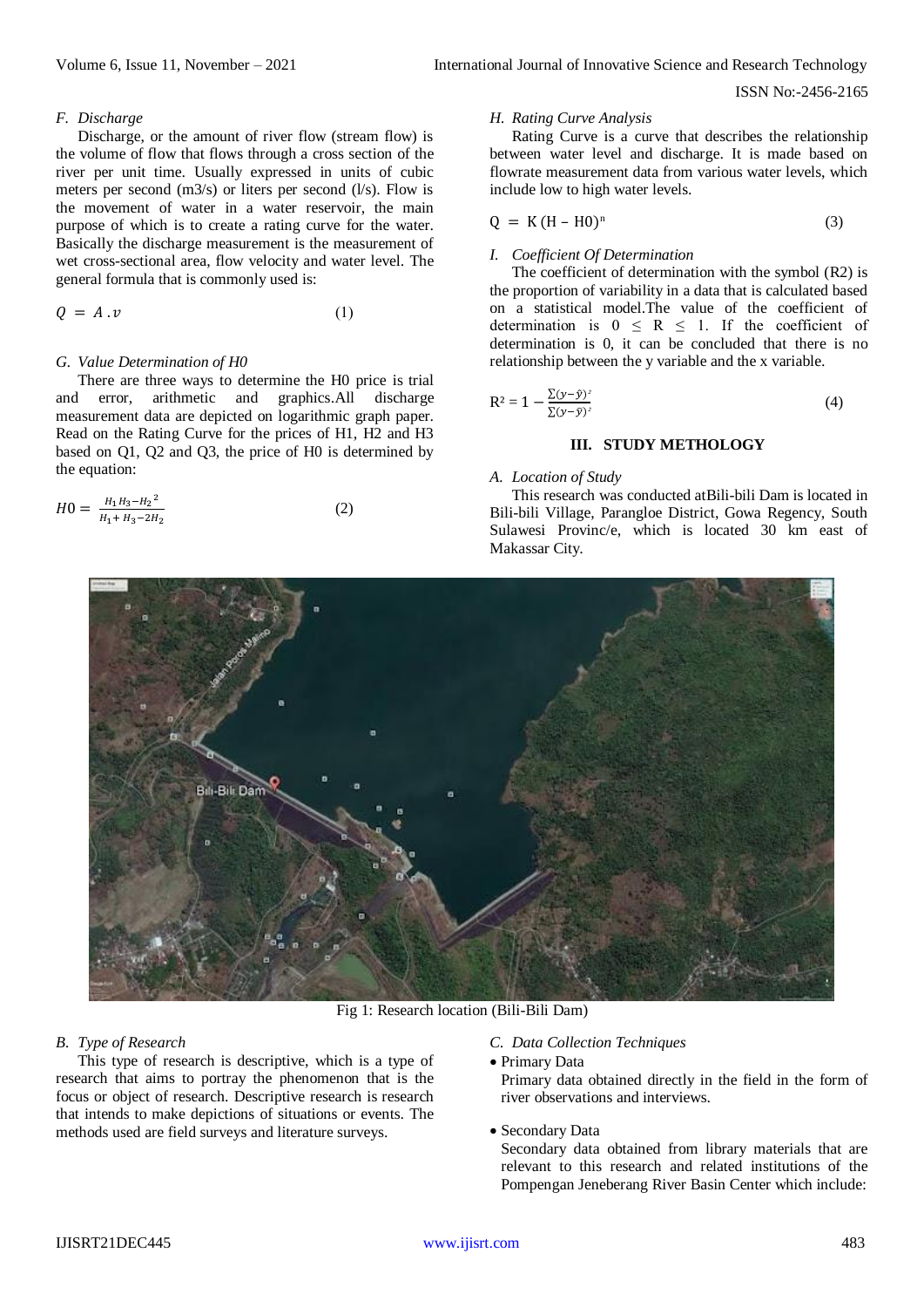ISSN No:-2456-2165

Reading data using an AWLR (automatic water level recorder) device, is data on water level and discharge at the water guess post for the Jeneberang River Basin, especially the Bili-Bili Dam, which is used as the object of research so that it can strengthen the truth of the research results.Housing data: number of homes, population, percent of wastewater.

## *D. Research Procedure*

This research was carried out through 4 stages, namely determining the location, collecting peer data, secondary data and evaluating the model.Rainfall analysis plan

- The first stage is the determination of the research location, the location is set on the Jeneberang River, Bili-Bili Dam, Bontomarannu District, Gowa Regency, South Sulawesi ProvinceSelection of spread types.
- The second stage is collecting research data consisting of primary data and secondary data. The primary data required include data on discharge and water level from 2009-2019 obtained from the reading of the AWLR

(automatic water level recorder) device. Secondary data collection of data in the form of topographic map data and cross-sectional data of the river.

- The third stage is to make a rating curve using two methods, namely statistics and arithmetic with a polynomial equation model.
- The fourth stage is the evaluation of the model which aims to find out how good the equation model is when compared to the observation data. Evaluation of this model uses polynomial quadratic regression equation and coefficient of determination (R2).

# **IV. RESULT OF RESEARCH AND DISCUSSION**

#### *A. Rating Curve Analysis*

The Rating Curve is made based on statistical & arithmetic analysis of the measurement data of discharge (Q) and water level (H) obtained from a tool installed on the Bili-Bili Dam, AWLR (Automatic Water Level Recording).

| Number         | Years         | Qstatistic | Qarithmetic | Elevation |
|----------------|---------------|------------|-------------|-----------|
|                |               | $m^3/s$    | $m^3/s$     | m         |
| $\mathbf{1}$   | 2009-2015     | 15,548     | 25,872      | 88,444    |
| $\overline{2}$ | 2009-2015     | 9,446      | 15,597      | 86,548    |
| 3              | 2009-2015     | 9,471      | 15,640      | 86,556    |
| $\overline{4}$ | 2009-2015     | 9,960      | 16,460      | 86,708    |
| 5              | 2009-2015     | 21,865     | 36,574      | 90,419    |
| 6              | 2009-2015     | 53,641     | 90,971      | 100,456   |
| $\tau$         | 2009-2015     | 31,801     | 53,501      | 93,542    |
| 8              | 2009-2015     | 39,722     | 67,055      | 96,043    |
| 9              | 2009-2015     | 26,262     | 44,053      | 91,799    |
| 10             | 2009-2015     | 56,299     | 95,551      | 101,301   |
| 11             | 2009-2015     | 56,459     | 95,826      | 101,352   |
| 12             | 2009-2015     | 19,650     | 32,815      | 89,725    |
| 13             | 2009-2015     | 19,605     | 32,738      | 89,711    |
| 14             | 2009-2015     | 16,923     | 28,196      | 88,873    |
| 15             | 2009-2015     | 44,883     | 75,911      | 97,677    |
| 16             | 2009-2015     | 35,867     | 60,453      | 94,825    |
| 17             | 2009-2015     | 39,413     | 66,527      | 95,946    |
| 18             | 2009-2015     | 46,990     | 79,531      | 98,345    |
| 19             | 2009-2015     | 1,360      | 2,180       | 84,073    |
| 20             | 2009-2015     | 47,316     | 80,090      | 98,448    |
| 21             | 2009-2015     | 37,145     | 62,641      | 95,229    |
| 22             | 2009-2015     | 25,217     | 42,272      | 91,470    |
| 23             | $2009 - 2015$ | 9,565      | 15,798      | 86,585    |
| 24             | 2009-2015     | 1,360      | 2,180       | 84,073    |
| 25             | 2009-2015     | 3,838      | 6,250       | 84,824    |
| 26             | 2009-2015     | 1,360      | 2,180       | 84,073    |
| 27             | 2009-2015     | 3,992      | 6,505       | 84,871    |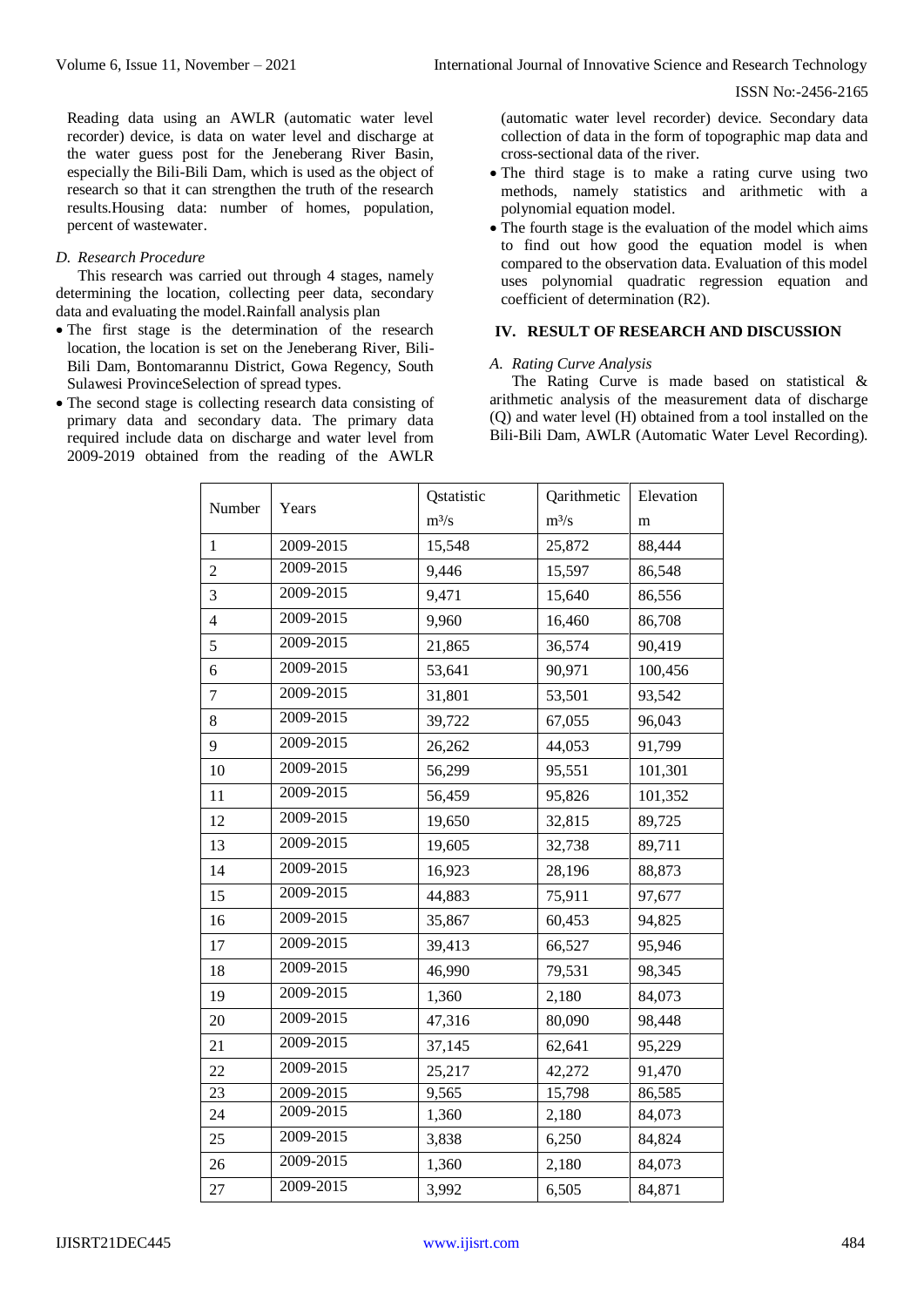| Number | Years     | Qstatistic | Qarithmetic         | Elevation |
|--------|-----------|------------|---------------------|-----------|
|        |           | $m^3/s$    | $m^3/s$             | m         |
| 28     | 2009-2015 | 29,965     | 50,366              | 92,964    |
| 29     | 2009-2015 | 43,535     | 73,597              | 97,250    |
| 30     | 2009-2015 | 51,154     | 86,691              | 99,666    |
| 31     | 2009-2015 | 35,272     | 59,434              | 94,637    |
| 32     | 2009-2015 | 41,789     | 70,600              | 96,697    |
| 33     | 2009-2015 | 31,339     | 52,711              | 93,396    |
| 34     | 2009-2015 | 15,579     | 25,924              | 88,454    |
| 35     | 2009-2015 | 16,713     | 27,841              | 88,808    |
| 36     | 2009-2015 | 15,412     | 25,642              | 88,402    |
| 37     | 2009-2015 | 9,747      | 16,103              | 86,642    |
| 38     | 2009-2015 | 1,360      | 2,180               | 84,073    |
| 39     | 2009-2015 | 1,945      | 3,134               | 84,249    |
| 40     | 2009-2015 | 14,036     | 23,318              | 87,973    |
| 41     | 2009-2015 | 26,878     | 45,101              | 91,992    |
| 42     | 2009-2015 | 57,554     | 97,713              | 101,700   |
| 43     | 2009-2015 | 57,335     | 97,337              | 101,630   |
| 44     | 2009-2015 | 37,570     | 63,369              | 95,363    |
| 45     | 2009-2015 | 37,734     | 63,650              | 95,415    |
| 46     | 2009-2015 | 57,070     | 96,879              | 101,546   |
| 47     | 2009-2015 | 45,443     | 76,873              | 97,855    |
| 48     | 2009-2015 | 41,711     | 70,466              | 96,672    |
| 49     | 2009-2015 | 37,796     | 63,756              | 95,434    |
| 50     | 2009-2015 | 13,844     | 22,994              | 87,913    |
| 51     | 2009-2015 | 8,830      | 14,565              | 86,358    |
| 52     | 2009-2015 | 16,736     | 27,879              | 88,815    |
| 53     | 2009-2015 | 28,896     | 48,542              | 92,627    |
| 54     | 2009-2015 | 44,971     | 76,062              | 97,705    |
| 55     | 2009-2015 | 30,622     | 51,487              | 93,171    |
| 56     | 2009-2015 | 45,059     | 76,212              | 97,733    |
| 57     | 2009-2015 | 37,900     | 63,934              | 95,467    |
| 58     | 2009-2015 | 23,736     | 39,753              | 91,005    |
| 59     | 2009-2015 | 28,667     | 48,151              | 92,555    |
| 60     | 2009-2015 | 31,501     | 52,988              | 93,448    |
| 61     | 2009-2015 | 9,714      | 16,048              | 86,632    |
| 62     | 2009-2015 | 8,956      | 14,776              | 86,397    |
| 63     | 2009-2015 | 7,024      | 11,546              | 85,801    |
| 64     | 2009-2015 | 18,116     | 30,215              | 89,246    |
| 65     | 2009-2015 | 21,958     | 36,732              | 90,448    |
| 66     | 2009-2015 | 45,006     | $\overline{76,122}$ | 97,716    |
| 67     | 2009-2015 | 57,578     | 97,756              | 101,708   |
| 68     | 2009-2015 | 45,074     | 76,239              | 97,738    |
| 69     | 2009-2015 | 23,495     | 39,344              | 90,930    |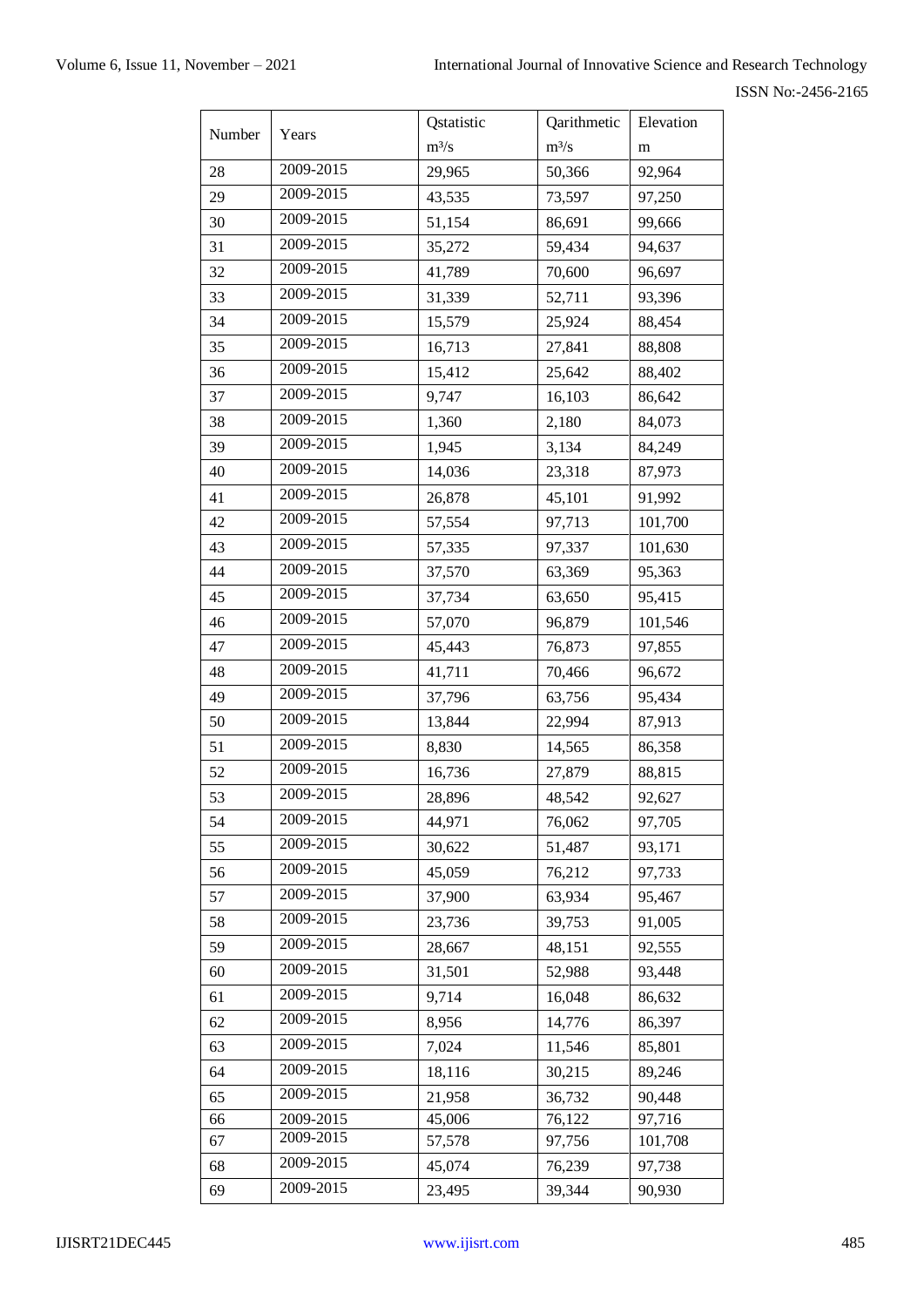| Number | Years     | Qstatistic | Qarithmetic | Elevation |
|--------|-----------|------------|-------------|-----------|
|        |           | $m^3/s$    | $m^3/s$     | m         |
| 70     | 2009-2015 | 26,085     | 43,750      | 91,743    |
| 71     | 2009-2015 | 28,662     | 48,143      | 92,554    |
| 72     | 2009-2015 | 31,595     | 53,148      | 93,477    |
| 73     | 2009-2015 | 10,092     | 16,681      | 86,748    |
| 74     | 2009-2015 | 9,210      | 15,202      | 86,476    |
| 75     | 2009-2015 | 8,444      | 13,919      | 86,239    |
| 76     | 2009-2015 | 8,447      | 13,925      | 86,240    |
| 77     | 2009-2015 | 33,335     | 56,122      | 94,026    |
| 78     | 2016-2019 | 28,73      | 50,17       | 94,91     |
| 79     | 2016-2019 | 35,14      | 63,32       | 96,55     |
| 80     | 2016-2019 | 34,96      | 62,95       | 96,50     |
| 81     | 2016-2019 | 45,14      | 84,62       | 99,20     |
| 82     | 2016-2019 | 17,69      | 28,63       | 92,23     |
| 83     | 2016-2019 | 28,51      | 49,71       | 94,86     |
| 84     | 2016-2019 | 28,40      | 49,50       | 94,83     |
| 85     | 2016-2019 | 6,38       | 8,80        | 89,76     |
| 86     | 2016-2019 | 6,39       | 8,81        | 89,76     |
| 87     | 2016-2019 | 9,73       | 14,33       | 90,45     |
| 88     | 2016-2019 | 23,06      | 38,90       | 93,51     |
| 89     | 2016-2019 | 44,95      | 84,20       | 99,15     |
| 90     | 2016-2019 | 37,64      | 68,57       | 97,20     |
| 91     | 2016-2019 | 44,81      | 83,90       | 99,11     |
| 92     | 2016-2019 | 44,95      | 84,20       | 99,15     |
| 93     | 2016-2019 | 34,25      | 61,47       | 96,32     |
| 94     | 2016-2019 | 23,15      | 39,07       | 93,53     |
| 95     | 2016-2019 | 23,16      | 39,10       | 93,53     |
| 96     | 2016-2019 | 28,60      | 49,90       | 94,88     |
| 97     | 2016-2019 | 6,70       | 9,31        | 89,83     |
| 98     | 2016-2019 | 6,87       | 9,59        | 89,86     |
| 99     | 2016-2019 | 6,86       | 9,57        | 89,86     |
| 100    | 2016-2019 | 23,93      | 40,60       | 93,72     |
| 101    | 2016-2019 | 44,59      | 83,42       | 99,05     |
| 102    | 2016-2019 | 60,97      | 119,80      | 103,58    |
| 103    | 2016-2019 | 45,08      | 84,49       | 99,18     |
| 104    | 2016-2019 | 45,23      | 84,80       | 99,22     |
| 105    | 2016-2019 | 28,41      | 49,53       | 94,83     |
| 106    | 2016-2019 | 29,23      | 51,17       | 95,04     |
| 107    | 2016-2019 | 28,71      | 50,13       | 94,91     |
| 108    | 2016-2019 | 28,60      | 49,91       | 94,88     |
| 109    | 2016-2019 | 8,53       | 12,32       | 90,20     |
| 110    | 2016-2019 | 10,21      | 15,16       | 90,56     |
| 111    | 2016-2019 | 10,99      | 16,51       | 90,72     |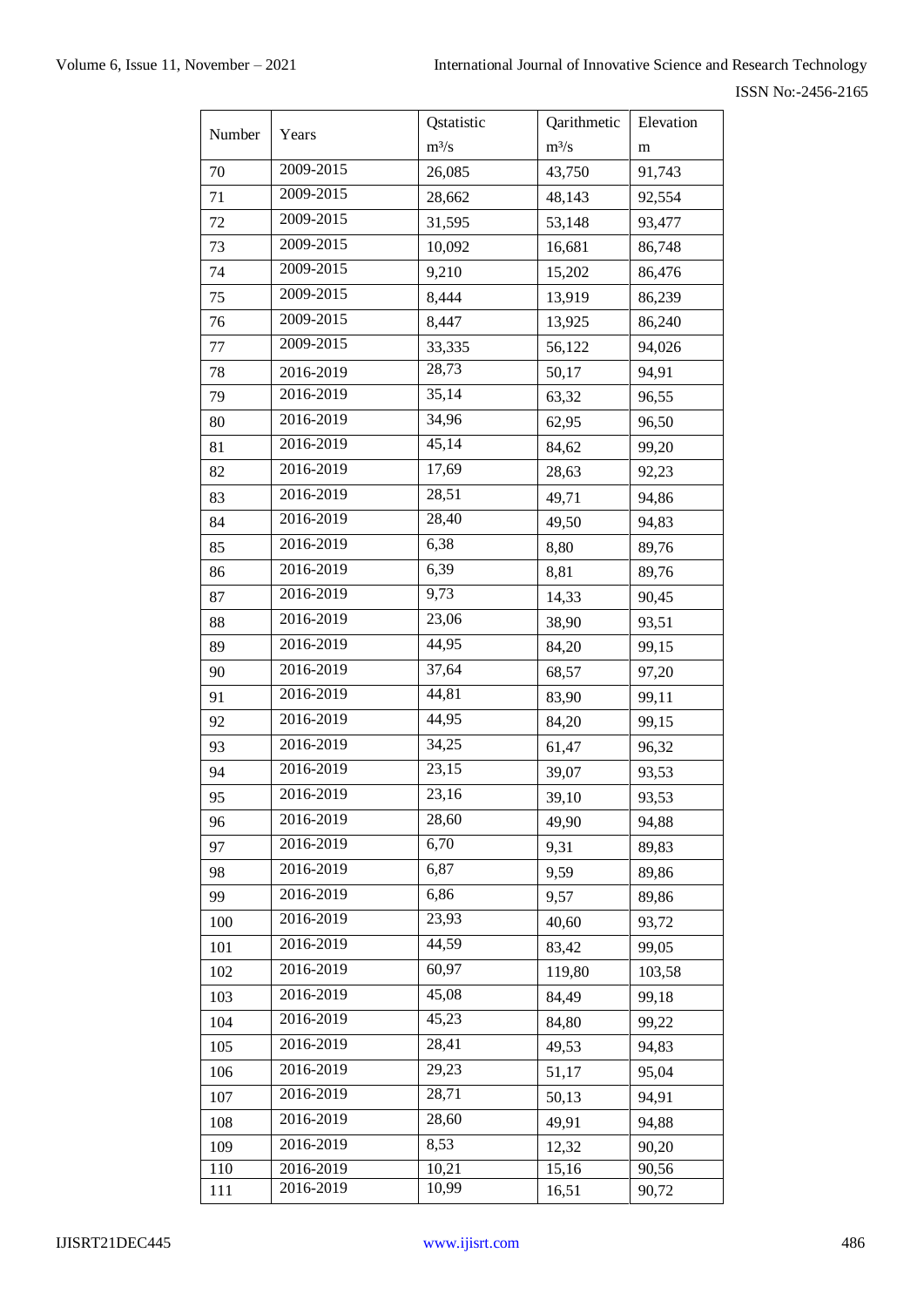| Number | Years     | Qstatistic | Qarithmetic | Elevation |
|--------|-----------|------------|-------------|-----------|
|        |           | $m^3/s$    | $m^3/s$     | m         |
| 112    | 2016-2019 | 10,15      | 15,05       | 90,54     |
| 113    | 2016-2019 | 28,15      | 48,99       | 94,77     |
| 114    | 2016-2019 | 41,55      | 76,88       | 98,24     |
| 115    | 2016-2019 | 48,78      | 92,56       | 100,19    |
| 116    | 2016-2019 | 45,23      | 84,80       | 99,22     |
| 117    | 2016-2019 | 28,41      | 49,53       | 94,83     |
| 118    | 2016-2019 | 29,23      | 51,17       | 95,04     |
| 119    | 2016-2019 | 28,51      | 49,71       | 94,86     |
| 120    | 2016-2019 | 28,60      | 49,91       | 94,88     |
| 121    | 2016-2019 | 8,53       | 12,32       | 90,20     |
| 122    | 2016-2019 | 10,21      | 15,16       | 90,56     |
| 123    | 2016-2019 | 10,99      | 16,51       | 90,72     |
| 124    | 2016-2019 | 10,15      | 15,05       | 90,54     |
| 125    | 2016-2019 | 28,15      | 48,99       | 94,77     |

Table 1: Table Result Qstatistic & Q arithmetic in 2009-2019

1. Analysis Value of H0

All water level data from the highest to the lowest were obtained from the AWLR tool from 2009-2019. -The determination of H0 for 2009-2015 is as follows:

 $H0 = \frac{H1.H3 - H2^2}{H1+H2 - 3H2}$ H1+H3-2.H2

 $H0 = \frac{84,07 \cdot 101,71 - 86,36^2}{84,07 + 101,71 - 2.86,36^2}$ 

$$
HO = \frac{1092,11}{13,05}
$$

 $H0 = 83,67$  m

-The determination of H0 for 2016-2019 is as follows:

 $H0 = \frac{H1.H3 - H2^2}{H1+H2 - 3H2}$ H1+H3−2.H2

> $H0 = \frac{89,76 \cdot 103,58 - 92,71^2}{89,76 + 103,58 - 2.92,71^2}$  $HO = \frac{702,59}{7,92}$

$$
H0 = 88,67 \,\mathrm{m}
$$

2. Analysis value of K and n Statistical Method The analysis of K and n values used in the statistical method is the substitution and elimination method. - Analysis of the value of K and n statistical methods for 2009-2015

 $\Sigma(y)$  – m log K – n  $\Sigma(x)$  = 0  $(100, 114) - 77 \log K - n (60, 754) = 0$  $-77 \log K - 60,754 \text{ n} = -100,114$ 

 $\Sigma(xy) - \Sigma(x) \log K - n \Sigma(x^2) = 0$  $92,343 - 60,754 \log K - 61,493 n = 0$ 60,754  $\log K - 61,493$  n = -92,343

From the above equation, it can be seen that the coefficients of K and n are:

 $Log K = 0,523114$  $K = 3.335139$ n= 0,984857  $Log Q = Log K + n log (H-H0)$ Log  $Q = 0.523114 + 0.984857 \log (88,44 - 83,67)$  $Q = K$ .  $(H-H0)^n$  $Q = 3,335139$ .  $(H - 83,67)^{0,984857}$ 

- Analysis of the value of K and n arithmetical methods for 2009-2015

| $\log Q - \log Q1$   | $log Q2 - log Q1$ |
|----------------------|-------------------|
| $log(H-H0) - log H1$ | $log H2 - log H1$ |

| $log Q - 0.338$   | $1,990 - 0,338$ |  |
|-------------------|-----------------|--|
| $log(H-H0)+0.395$ | $1,256 + 0,395$ |  |

 $log Q - 0.85$  $\frac{\log Q - 0.85}{\log (H - H0) - 1.73} = \frac{1.651}{1.651}$ *1*,*651*

 $= 1$ 

LOG  $Q = 1 \log(H-HO) + 0.73$ 

 $Q = 5,373$  (H-83,67)<sup>1</sup>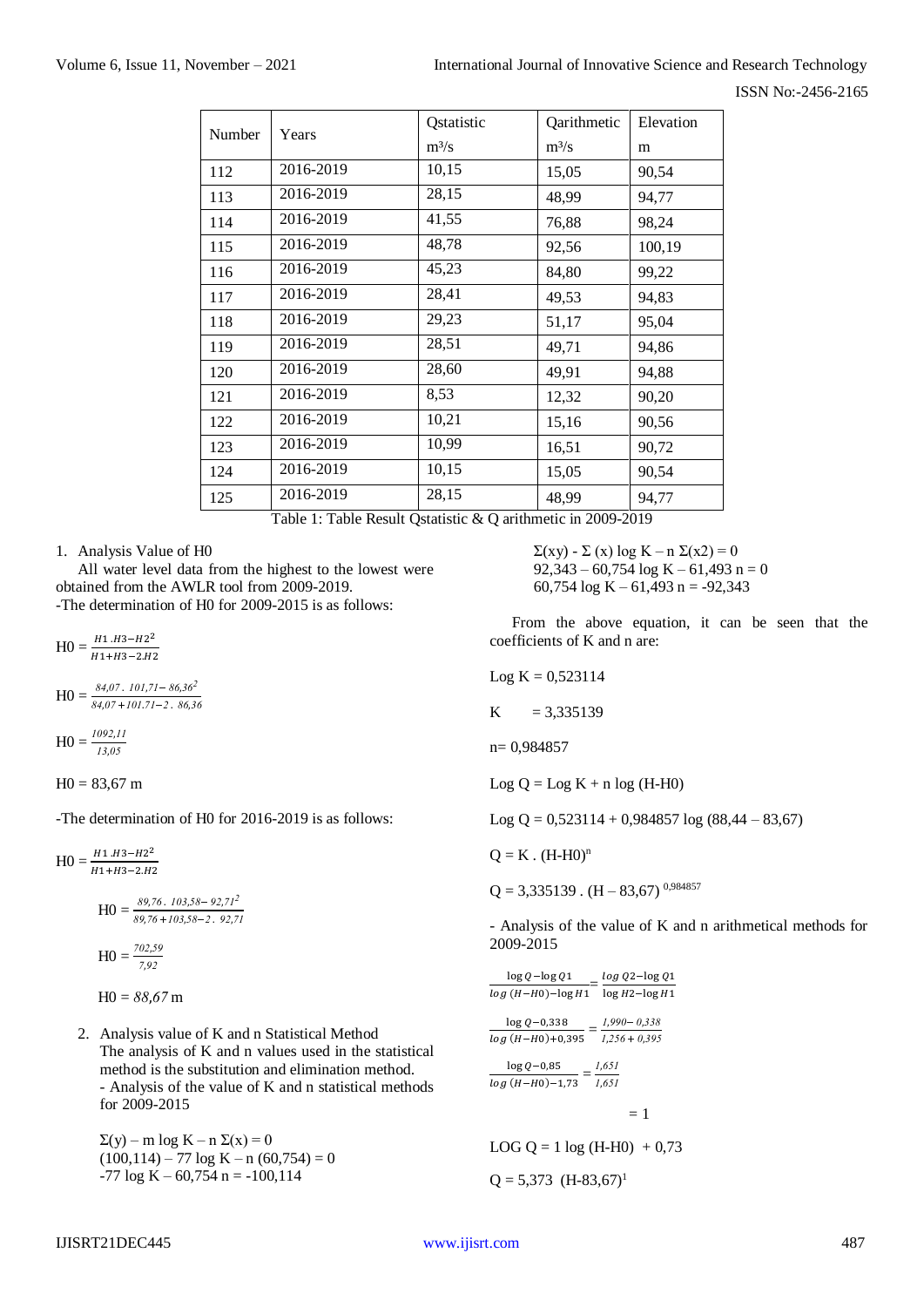ISSN No:-2456-2165

*B. Analysis the difference in the percentage of Qstatistics and Qarithmatic with AWLR discharge*

The calculation of the difference is used to determine the percentage comparison between the AWLR debit and the calculated debit, in addition to calculating the difference whose value is presented in percent to make it easier to find out what percentage of deviations occur.

-To calculate the percentage difference in the Qstatistics method for 2009-2015

Percentage difference:  $=$  (AWLR debit – Q Calculation) x 100 AWLR debit

 $= (13,889 - 15.548) \times 100$ 13,888

*C. Coefficient of Determination Test*

- Coefficient of Determination of Rating Curve Equation Statistical Method 2009-2015

$$
R^{2} = 1 - \frac{\Sigma(y - \hat{y})^{2}}{\Sigma(y - \bar{y})^{2}}
$$
  
\n
$$
R^{2} = 1 - \frac{\theta_{0} \theta^{2}}{2\theta^{2}} = 1
$$
  
\n
$$
R^{2} = 1
$$
  
\n
$$
R^{2} = 0
$$
  
\n
$$
R^{2} = 0
$$

 $= -11.946%$ 

-To calculate the percentage difference in the Qstatistics method for 2009-2015

Percentage difference:  
= 
$$
(\underline{AWLR \text{ debt} - Q \text{ Calculation}}) \times 100
$$
  
AWLR debt  
=  $(\underline{13,89} - 25,87) \times 100$   
13,89

 $= -86,272%$ 

- Coefficient of Determination of Rating Curve Equation Statistical Method 2009-2015

$$
R^{2} = 1 - \frac{\Sigma(y - \hat{y})^{2}}{\Sigma(y - \overline{y})^{2}}
$$

$$
R^{2} = 1 - \frac{26,088}{2653,596}
$$

9903.

# **V. DISCUSSION**

The results of calculations using statistical and arithmetic methods in Figures 1 and 2 are parallel to the polynomial line. Figures 1 and 2 above show that the graph of the results of the calculation of the discharge using statistical and arithmetic methods has a correlation value of x which explains a lot about the y variable.

> 105,000 100,000 Elevation(m)  $Q = 3,335 \times (H-83,67)^{0.9}$ 95,000  $-2009 - 2015$ 20016-2019 90,000 Poly. (2009- $Q = 5,898 \times (H-88,67)^{0.8}$ 2015) 85,000 Poly. (20016-2019) 80,000 0,000 50,000 100,000 150,000 200,000 Debit  $(m<sup>3</sup>/s)$

Fig. 2 : RelationQstatistics vs Elevation